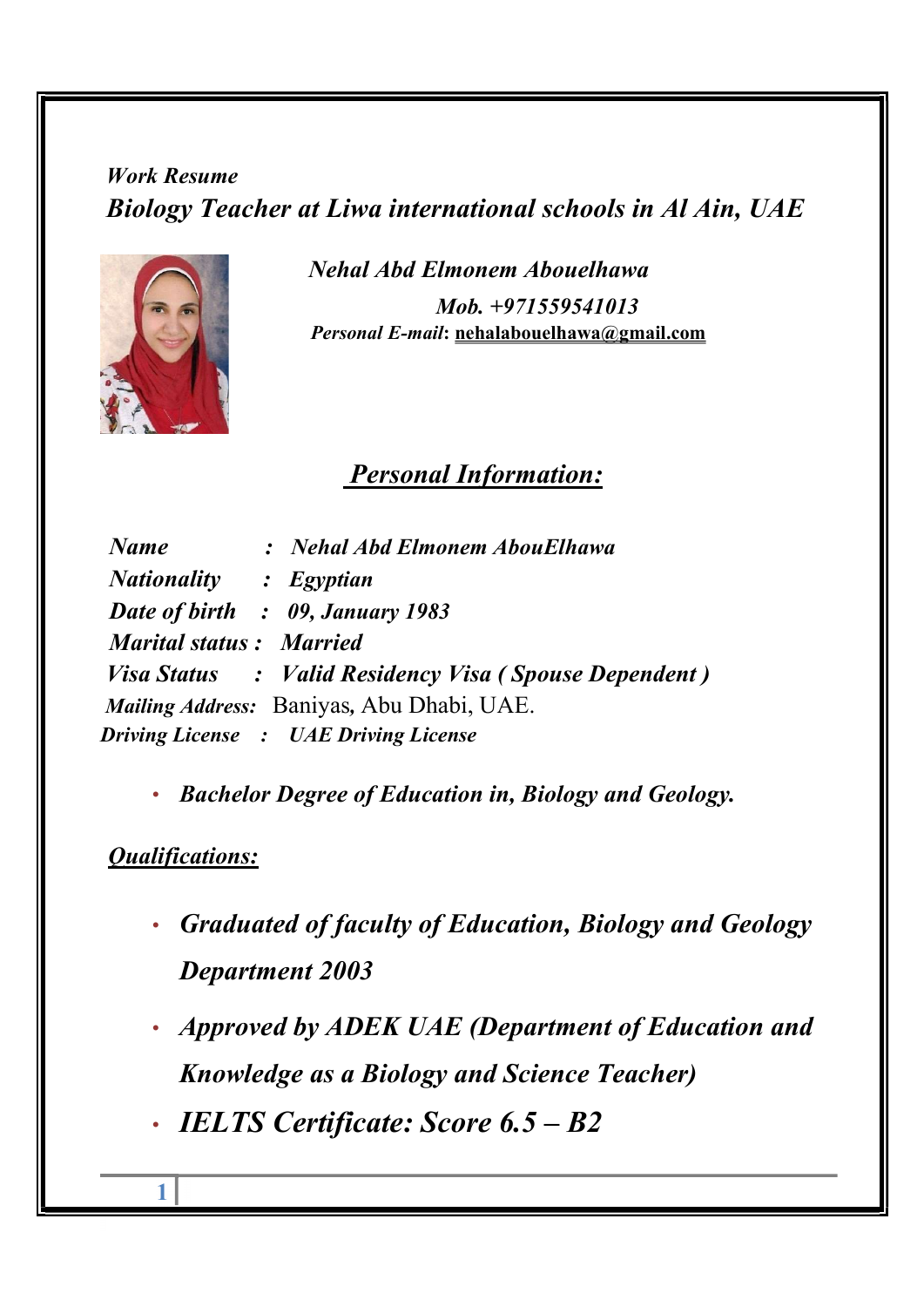- Private Diploma in Teaching Methods of Biology 2005
- Private Diploma in Curriculum and teaching methods 2004 Career Summary:
- 1. Biology Teacher from  $25<sup>th</sup>$  August 2019 till Now at Liwa international school in Al Ain, UAE (American Curriculum)
	- Responsible for planning, managing and improving the learning of students, working with other team members.
	- Using New teaching strategies such as (Kagen and google products)
	- In collaboration with Lead Teachers to implement and continually improve curriculum, teaching, learning and assessment strategies.
	- To manage the learning of the students, maintaining records, collaborating with other teachers and promoting staff development in a pro-active manner.
	- Responsible for planning and participating in professional development opportunities to further their own knowledge, skills and abilities.
	- To manage all facilities and activities related to achieve student learning.
	- To play a leadership role in role-modeling behavior, attitudes, and learning behaviors for students.
	- Responsible for achieving the set learning outcomes in students, and therefore supervise all student activities and processes to ensure outcomes.
	- To develop and maintain teaching materials and assist with program quality assurance processes.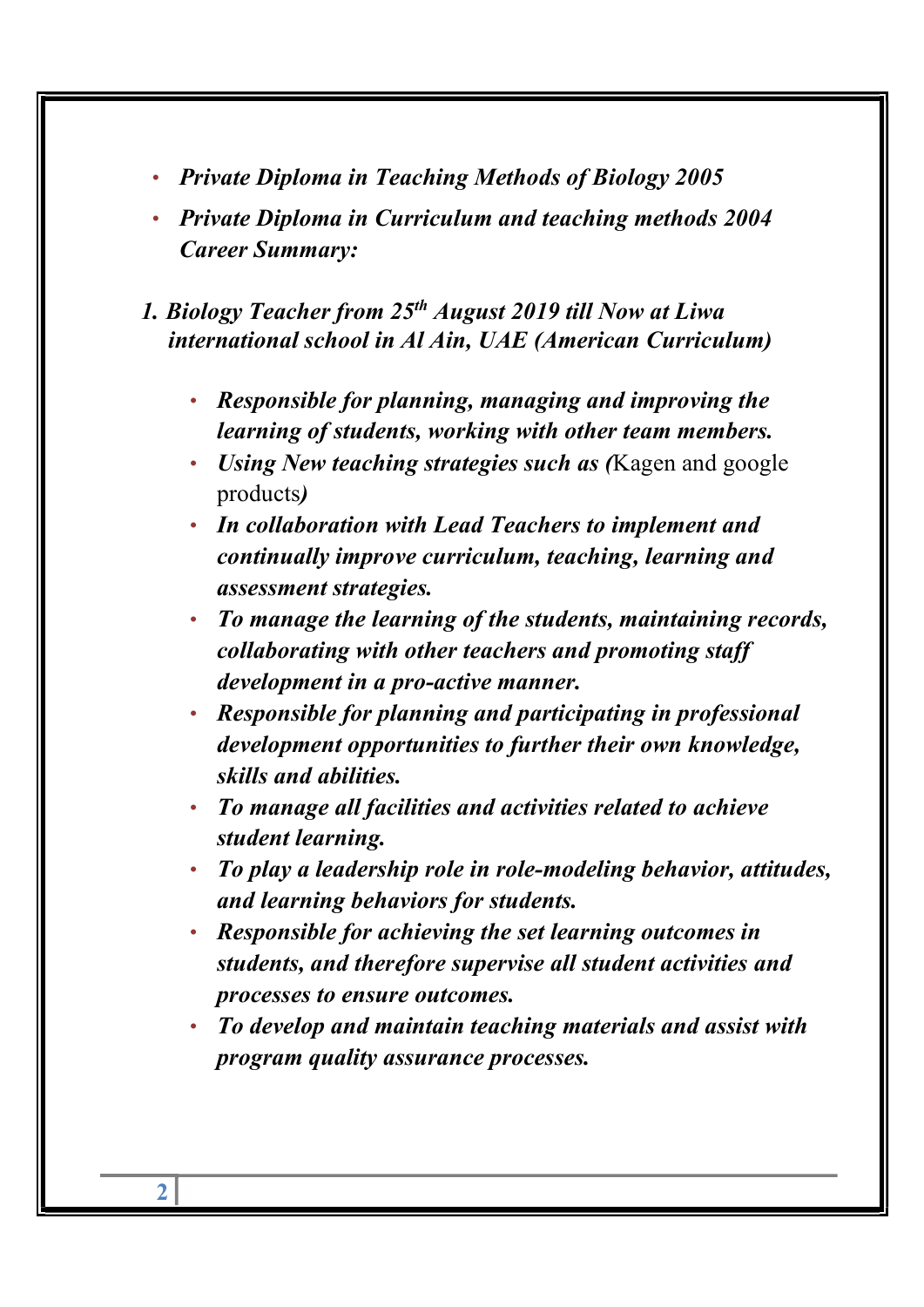- Teachers liaise with Student Counselors, as required. Communicate progress and performance to students and school management/administration.
- Critical Thinking.
- Class room management.
- Adapt and work to the local working environment and local anomalies and ensure full integration with Emirati counterparts.
- teaching and assessing students;
- developing teaching and assessment resources;
- maintaining student and course records; and Advising any issues relating to students.

 2.Science Teacher from August 2018 till 30/04/2019. At ADNOC Schools (American Curriculum) Al Dhafra-Western Region – UAE

- 3. Science Teacher from Nov 2017 August 2018. At Al Tumooh private school (British Curriculum) Al Dhafra Western Region – UAE
	- Create an appositive learning environment.
	- Class room management.
	- Confidence building with the students.
	- Child care.
	- Critical thinking.

 4. Science Teacher from March 2007 till Sep 2017At Elgeel Elmoslem private schools (Arabic Curriculum) Tanta Egypt